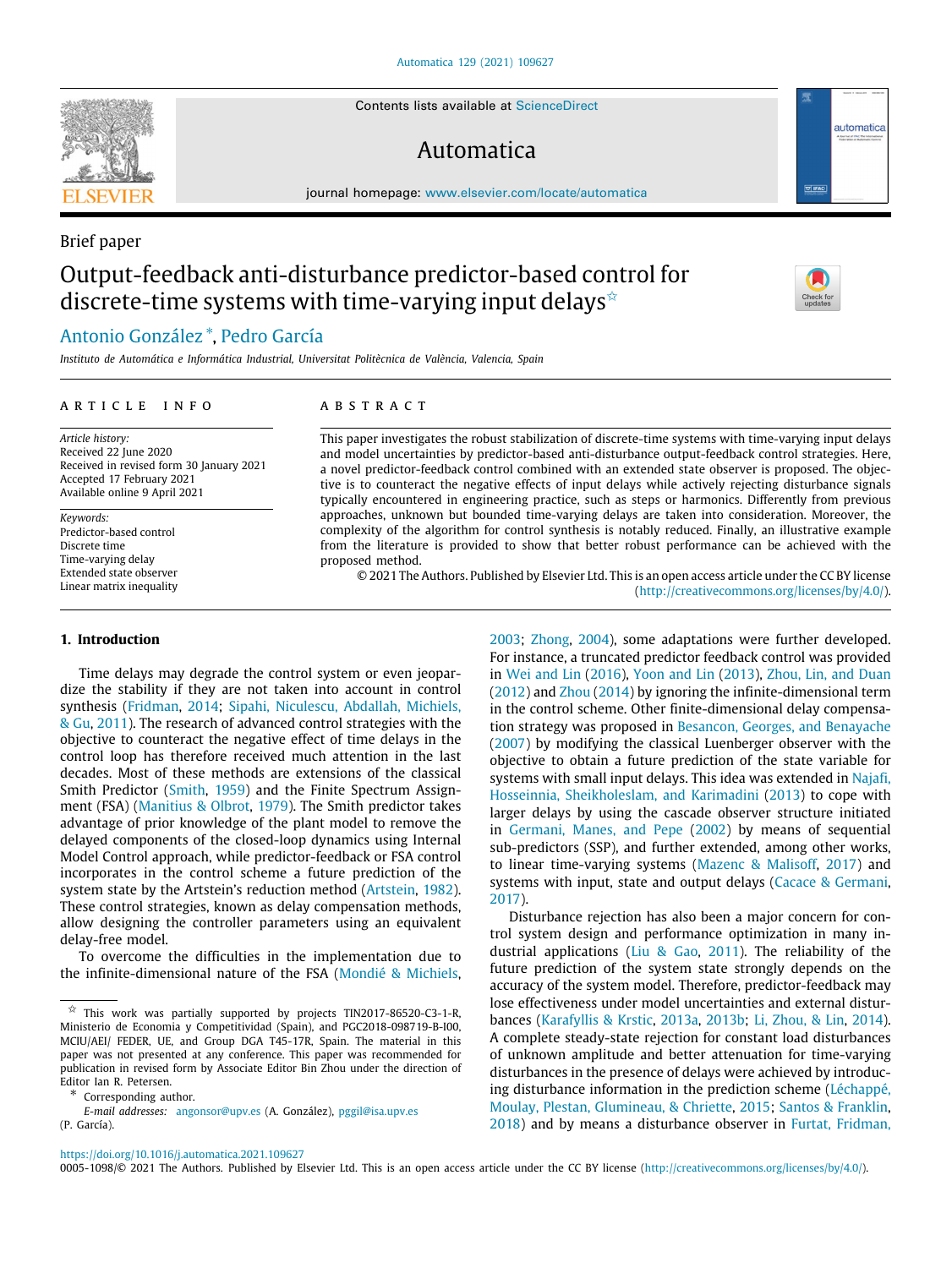[and Fradkov](#page-7-24) [\(2017\)](#page-7-24) and [Sanz, García, and Albertos](#page-7-25) [\(2016](#page-7-25)) under the assumption of fully measurable plant state. Further extensions to output feedback were addressed via extended state observer in [Sanz, Garcia, Fridman, and Albertos](#page-7-26) ([2018](#page-7-26)).

For discrete-time systems, a disturbance rejection design was proposed by means of a extended state observer in [Hao, Liu,](#page-7-27) [and Zhou](#page-7-27) ([2017](#page-7-27)), but no model uncertainties were considered. The presence of time-varying model mismatches for linear perturbed systems with input delays was considered in [Liu, Hao,](#page-7-28) [Li, Chen, and Wang](#page-7-28) [\(2017](#page-7-28)) by classical discrete-time predictor and in [Hao, Liu, and Zhou](#page-7-29) [\(2019\)](#page-7-29) by combining discrete-time SSP with ESO, where the control synthesis was addressed via LMI and Cone-Complementarity Linearization (CCL) approaches. Nevertheless, the proposed method ([Hao et al.,](#page-7-29) [2019](#page-7-29)) is restricted to time-constant delays.

In this work, a novel output predictor-feedback antidisturbance control synthesis method is proposed for discretetime systems. To this end, an iterative algorithm based on LMIs and CCL has been provided with the following improvements with respect to [Hao et al.](#page-7-29) [\(2019](#page-7-29)): (i) The complexity of the control synthesis algorithm is independent of the size of delays, (ii) the proposed method can deal with time-varying delays and mismatched disturbances, and (iii) given any time-constant delay, a feasible solution for some controller and observer gains designed by standard procedures is guaranteed for the first CCL iteration.

The rest of the paper is organized as follows. The problem formulation and preliminaries are given in Section [2.](#page-1-0) The proposed strategy is presented in Section [3](#page-1-1). The robust stability analysis and the controller design are tackled in Sections [4](#page-2-0) and [5](#page-3-0) respectively. Simulation results are provided in Section [6](#page-4-0) and, finally, concluding remarks are drawn in Section [7.](#page-5-0)

## **2. Problem statement and preliminaries**

<span id="page-1-0"></span>Consider the following discrete-time uncertain system with unknown but bounded time-varying input delay  $h_1 \leq d_k \leq h_2$ described by

$$
x_{k+1} = (A + \Delta_{A,k}) x_k + (B + \Delta_{B,k}) u_{k-d_k}
$$
  
+  $(F + \Delta_{F,k}) f_k$ ,  $y_k = Cx_k$   
 $x_0 = \theta$ ,  $u_k = \phi_u(\kappa)$ ,  $\kappa = -h_2, ..., -1$ . (1)

where  $x_k \in \mathcal{R}^n$  is the system state,  $u_k \in \mathcal{R}^m$  is the control input,  $f_k \in \mathcal{R}^l$  represents an unmeasurable disturbance signal,  $y_k \in \mathcal{R}^p$ is the controlled output,  $h_1$ ,  $h_2 > 0$  are known delay bounds, and *A*, *B*, *F* , *C* are time-constant matrices of appropriate dimensions. The function  $\phi_u(.) : \mathcal{N} \to \mathcal{R}^m$  and  $\theta \in \mathcal{R}^n$  represents the initial conditions for the control input  $u_k$  and system state  $x_k$ .

Time-varying model uncertainties are described as normbounded form as [\(Han & Gu,](#page-7-30) [2001\)](#page-7-30):

$$
\left(\Delta_{A,k},\Delta_{B,k},\Delta_{F,k}\right)=\lambda E\Delta_k\left(H_A,H_B,H_F\right) \tag{2}
$$

where  $\lambda \geq 0$  is a scalar that determines the size of uncertainties, ∆*<sup>k</sup>* ∈ <sup>R</sup>*l*1×*l*<sup>2</sup> is an unknown time-varying matrix satisfying  $\Delta_k^T \Delta_k$  ≤ *I*, ∀*k* ≥ 0, and *E*, *H<sub>A</sub>*, *H<sub>B</sub>*, *H<sub>F</sub>* are time-constant matrices.

The objective is to design an output predictor-feedback control  $u_k$  such that: (i) the closed-loop system ([1\)](#page-1-2) is robustly exponentially stable and (ii), the effect of the disturbance input  $f_k$  is minimized in the controlled output  $y_k$  to the greatest extent with a complete steady state rejection for some type of disturbances. The disturbance  $f_k$  can be modelled by the following exogenous system ([Hao et al.](#page-7-29), [2019](#page-7-29)):

$$
\xi_{k+1} = \Lambda \xi_k + M \delta_k, \tag{3}
$$
\n
$$
f_k = N \xi_k
$$

where the initial condition  $\xi_0$  is assumed to be unknown, and matrices  $\Lambda \in \mathbb{R}^{r \times r}$ ,  $M \in \mathbb{R}^{r \times r_{\delta}}$ ,  $N \in \mathbb{R}^{l \times r}$  determine the specific type of disturbance to be steady-state rejected in the controlled output  $y_k$ . Denoting  $\rho_{sr}$ (.) the spectral radius of a given matrix, we assume that  $\rho_{sr}(\Lambda) \leq 1$ , which implies that  $\xi_k$  is bounded  $\forall k \geq 0$ . The input  $\delta_k \in \mathcal{R}^{r_\delta}$  represents an unknown and unmeasurable external disturbance signal, assumed to be energy-bounded and belong to  $l_2[0, +\infty)$ .

<span id="page-1-9"></span>**Assumption 1.** The pair  $(A, B)$  is stabilizable and the pair  $(A, C)$ is detectable, where  $A = \begin{bmatrix} A & F N \\ 0 & A \end{bmatrix}$ 0 Λ and  $c = [c \t 0_{l \times r}]$ .

<span id="page-1-10"></span>**Lemma 1** (*[Seuret, Gouaisbaut, & Fridman](#page-7-31), [2015](#page-7-31)*)**.** *Given a symmetric positive definite matrix Z and a time-constant delay h* > 0*, any sequence of discrete-time variables denoted by*  $u_k$ *,*  $k = 0, 1, 2, \ldots$ *the following inequality holds:*

$$
-h\sum_{i=k-h}^{k-1} \rho_i^T Z \rho_i \le -\begin{bmatrix} v_{1,k}^T & v_{2,k}^T \end{bmatrix} \begin{bmatrix} Z & 0 \\ 0 & 3\alpha_h Z \end{bmatrix} \begin{bmatrix} v_{1,k} \\ v_{2,k} \end{bmatrix}
$$
  
where  $\rho_i = u_{i+1} - u_i$ ,  $v_{1,k} = u_k - u_{k-h}$ ,  $v_{2,k} = u_k + u_{k-h} - \frac{2}{h+1} \sum_{i=0}^h u_{k-i}$  and  $\alpha_h = \begin{cases} \frac{h-1}{h+1} & \text{if } h > 1 \\ 1 & \text{if } h = 1 \end{cases}$ .

<span id="page-1-8"></span>**Lemma 2.** *Given any arbitrary discrete-time signal*  $u_k \in \mathbb{R}^m$  *and time-varying delay*  $d_k$  *satisfying*  $h_1 \leq d_k \leq h_2$ *, define* 

<span id="page-1-6"></span>
$$
\omega_k = \frac{2}{\tau} \left( u_{k-d_k} - \frac{1}{2} \left( u_{k-h_1} + u_{k-h_2} \right) \right), \tag{4}
$$

*where*  $\tau = h_2 - h_1$ *. Then, the time-varying operator*  $\mathcal{D}_{h,k}: u \to \omega$ :  $\mathcal{R}^m \to \mathcal{R}^m$  renders  $\omega_k = \frac{1}{\tau} \sum_{i=k-h_2}^{k-h_1-1} \phi_d(i) \rho_i$ , where  $\rho_i = u_{i+1} - u_i$ *and*

$$
\phi_d(i) = \begin{cases} 1 & \text{if } i < k - d_k - 1, \\ -1 & \text{otherwise,} \end{cases}
$$

<span id="page-1-2"></span>*Moreover,*  $\mathcal{D}_{h,k}$  *satisfies*  $||W\mathcal{D}_{h,k}W^{-1}||_{\infty} \leq 1$  *for any invertible matrix*  $W \in \mathbb{R}^m$ , where  $\|\cdot\|_{\infty}$  *represents the largest*  $\mathcal{L}_2$  *induced norm of a general operator.*

**Proof.** The proof can be obtained by a straightforward adaptation of a similar result given in [Li and Gao](#page-7-32) ([2011](#page-7-32), Lemma 2).

## **3. Proposed observer–predictor control scheme**

<span id="page-1-1"></span>This section is divided in two subsections: the first presents the proposed predictor-feedback control with an extended state observer, and the second obtains the equivalent closed-loop state-space model given in [\(14\)](#page-2-1) based on a modified Artstein's state transformation to deal with time-varying delays.

## <span id="page-1-5"></span>*3.1. Proposed control scheme*

Consider the following predictor-feedback control scheme integrated by two components: the first one with *K* corresponds to the predictor-feedback delay compensation control, and the second one with  $K_d$  allows the steady-state rejection of the identified disturbance components:

<span id="page-1-3"></span>
$$
u_k = K(A^{h_2}\hat{x}_k + A^{\tau}\Phi_{1,k} + \Phi_{2,k}) + K_d\hat{\xi}_k
$$
\n(5)

where  $\tau = h_2 - h_1$ , and

<span id="page-1-7"></span><span id="page-1-4"></span>
$$
\Phi_{1,k} \equiv \frac{1}{2} \sum_{i=0}^{h_1-1} A^{h_1-i-1} B(u_{k-h_1+i} + u_{k-h_2+i}), \tag{6}
$$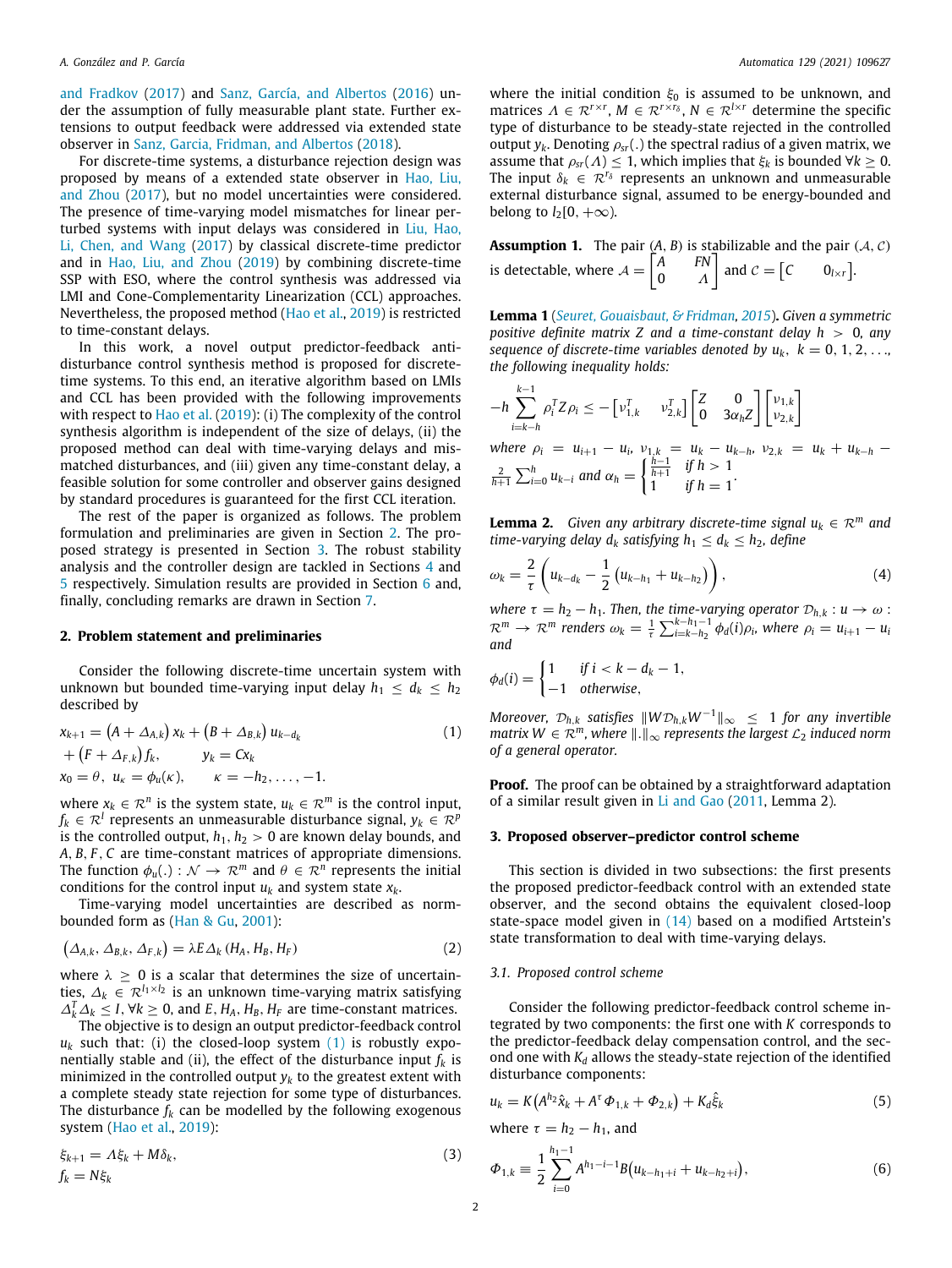$$
\Phi_{2,k} \equiv \frac{1}{2} \sum_{i=0}^{\tau-1} A^{\tau-i-1} B u_{k-\tau+i}
$$

being  $K \in \mathbb{R}^{m \times n}$  and  $K_d \in \mathbb{R}^{m \times r}$  controller gains whose design is later discussed.  $\hat{x}_k \in \mathcal{R}^n$ ,  $\hat{\xi}_k \in \mathcal{R}^r$  in ([5](#page-1-3)) are respectively the observer state and disturbance estimation defined below in ([7\)](#page-2-2) obtained from the available output system  $y_k$  by the following ESO:

$$
\begin{cases} \hat{x}_{k+1} = A\hat{x}_k + \frac{1}{2}Bu_{k-h_1} + \frac{1}{2}Bu_{k-h_2} + FN\hat{\xi}_k \\ + L(y_k - C\hat{x}_k) \\ \hat{\xi}_{k+1} = A\hat{\xi}_k + L_{\xi}(y_k - C\hat{x}_k), \end{cases}
$$
(7)

where  $\Lambda$  and  $N$  are defined in ([3\)](#page-1-4). The observer gains  $L \in \mathcal{R}^{n \times l}$ ,  $L_{\xi} \in \mathcal{R}^{r \times l}$  must be designed to guarantee that  $\lim_{k \to \infty} x_k - \hat{x}_k = 0$ and  $\lim_{k\to\infty} \xi_k - \hat{\xi}_k = 0$ .

## *3.2. Equivalent closed-loop representation*

First, applying ([2\)](#page-1-5), [\(3](#page-1-4)) and the definition of  $\omega_k$  in [\(4\)](#page-1-6), let us reformulate system ([1\)](#page-1-2) as:

$$
x_{k+1} = Ax_k + \frac{1}{2}Bu_{k-h_1} + \frac{1}{2}Bu_{k-h_2} + \frac{\tau}{2}B\omega_k + \lambda Ew_{\Delta,k} + FN\xi_k
$$
\n(8)

where  $\omega_k$  is defined in ([4\)](#page-1-6), and  $w_{\Delta,k} := \Delta_k y_{\Delta,k}$  with

$$
y_{\Delta,k} = H_A x_k + \frac{1}{2} \sum_{g=1}^{2} H_B u_{k-h_g} + \frac{\tau}{2} H_B \omega_k + H_F N \xi_k
$$
 (9)

Let us propose the following new state transformation based on the Artstein's reduction method adapted for time-varying delays, where two delayed components for the lower and upper delay bounds  $h_1$ ,  $h_2$  are considered:

$$
x_k^{(a)} = A^{h_2} x_k + A^{\tau} \Phi_{1,k} + \Phi_{2,k}
$$
 (10)

with  $\Phi_{1,k}$ ,  $\Phi_{2,k}$  defined in ([6](#page-1-7)). The one-step ahead of  $x_k^{(a)}$  defined  $\sin{(10)}$  $\sin{(10)}$  $\sin{(10)}$  renders  $x_{k+1}^{(a)} = A^{h_2}x_{k+1} + A^{\tau}\Phi_{1,k+1} + \Phi_{2,k+1}$ . Replacing  $x_{k+1}$ from ([8\)](#page-2-4) into the latter expression yields:

$$
x_{k+1}^{(a)} = Ax_k^{(a)} + A^{\tau} (\Phi_{1,k+1} - A\Phi_{1,k}) + (\Phi_{2,k+1} - A\Phi_{2,k})
$$
  
+ 
$$
\frac{1}{2} A^{h_2} B u_{k-h_1} + \frac{1}{2} A^{h_2} B u_{k-h_2} + \frac{\tau}{2} A^{h_2} B \omega_k
$$
  
+ 
$$
\lambda A^{h_2} E w_{\Delta,k} + A^{h_2} F N \xi_k
$$
 (11)

Taking into account that  $\Phi_{1,k+1} - A\Phi_{1,k} = \frac{1}{2}B(u_k + u_{k-\tau}) \frac{1}{2}A^{h_1}B(u_{k-h_1} + u_{k-h_2}), \ \Phi_{2,k+1} - A\Phi_{2,k} = \frac{1}{2}Bu_k - \frac{1}{2}A^{\tau}Bu_{k-\tau}$  and the state transformation  $(10)$  $(10)$  $(10)$ , we obtain from  $(11)$  $(11)$  $(11)$  an equivalent interconnected model for system ([1](#page-1-2)) as:

$$
x_{k+1}^{(a)} = Ax_k^{(a)} + B_\tau u_k + \frac{\tau}{2} A^{h_2} B \omega_k + \lambda A^{h_2} E w_{\Delta,k} + A^{h_2} F N \xi_k
$$
 (12)

where  $B_{\tau} = \frac{1}{2}(A^{\tau} + I)B$ .

Let  $e_k = x_k - \hat{x}_k$  and  $\tilde{\xi}_k = \xi_k - \hat{\xi}_k$  be the observer errors. Then, ([5](#page-1-3)) with ([10\)](#page-2-3) leads to  $u_k = Kx_k^{(a)} - KA^{h_2}e_k + K_d(\xi_k - \xi_k)$ , and the closed-loop system ([12](#page-2-6)) can be written as:

$$
x_{k+1}^{(a)} = (A + BK)x_k^{(a)} - B_{\tau}KA^{h_2}e_k - B_{\tau}K_d\xi_k + \frac{\tau}{2}A^{h_2}B\omega_k + \lambda A^{h_2}E\omega_{\Delta,k} + (B_{\tau}K_d + A^{h_2}FN)\xi_k
$$
\n(13)

Given that  $\xi_k$  in ([3](#page-1-4)) is bounded, the last term with  $\xi_k$  in [\(13\)](#page-2-7) has been neglected in the subsequent stability analysis. Hence,

the closed-loop system model with  $\bar{x}_k = \left[\left(x_k^{(a)}\right)^T, e_k^T, \quad \tilde{\xi}_k^T\right]$  $\int_{0}^{T}$  is obtained from  $(3)$  $(3)$ ,  $(5)$ ,  $(7)$  $(7)$  $(7)$ ,  $(8)$  $(8)$  and  $(13)$  as  $\bar{x}_{k+1} = (\bar{A} + \bar{B}_{\tau} \bar{K}) \bar{x}_k + \frac{\tau}{2}$  $\frac{\tau}{2} \bar{B} \omega_k + \lambda \bar{E} w_{\Delta,k} + \bar{M} \delta_k$  (14)

where

<span id="page-2-2"></span><span id="page-2-1"></span>
$$
\bar{A} = \begin{bmatrix} A & 0 & 0 \\ 0 & A - LC & FN \\ 0 & -L_{\xi}C & \Lambda \end{bmatrix}, \quad \bar{K} = \begin{bmatrix} K & -KA^{h_2} & -K_d \end{bmatrix},
$$

$$
\bar{B}_{\tau} = \begin{bmatrix} B_{\tau} \\ 0 \\ 0 \end{bmatrix}, \bar{B} = \begin{bmatrix} A^{h_2}B \\ B \\ 0 \end{bmatrix}, \bar{E} = \begin{bmatrix} A^{h_2}E \\ E \\ 0 \end{bmatrix}, \bar{M} = \begin{bmatrix} 0 \\ 0 \\ M \end{bmatrix}
$$

being  $w_{\Delta,k}$ ,  $\omega_k$  interconnected inputs  $w_{\Delta,k} = \Delta_k y_{\Delta,k}$  and  $\omega_k =$  $\mathcal{D}_{h,k}\rho_k$  with  $\rho_k = u_{k+1} - u_k$  and the time-varying operator  $\mathcal{D}_{h,k}$ defined in [Lemma](#page-1-8) [2](#page-1-8).

<span id="page-2-8"></span>**Corollary 1.** In the absence of time-varying uncertainties, i.e.,  $\tau =$ 0,  $\lambda = 0$ , the closed-loop system ([14](#page-2-1)) is exponentially stable with *decay rate*  $\beta$  *regardless of*  $K_d$  *if there exists* K and  $\mathcal{L} = \left[ L^T \right]$ *L T* ξ ]*T such that*  $A + BK$  *and*  $A - LC$  *satisfy*  $\beta = max(\rho_{sr}(A + BK))$ ,  $\rho_{sr}(\mathcal{A}-\mathcal{LC})$ ), where A, C are defined in [Assumption](#page-1-9) [1](#page-1-9).

<span id="page-2-4"></span>**Proof.** Let  $\tau = 0$  and  $\lambda = 0$ , Then, system [\(14\)](#page-2-1) renders delay free. i.e.,  $\bar{x}_{k+1} = (\bar{A} + \bar{B}_{\tau} \bar{K}) \bar{x}_k + \bar{M} \delta_k$ . The rest of the proof can easily be inferred noting that  $B_\tau = B(\tau = 0)$  and the triangular form of  $(\bar{A} + \bar{B}_\tau \bar{K}) = \begin{bmatrix} A + BK & E \\ 0 & A - \mathcal{LC} \end{bmatrix}$ , with  $E =$  $\begin{bmatrix} -BKA^{h2} & -BK_d \end{bmatrix}$  $-BK_d$ ]. . ■

<span id="page-2-3"></span>Under [Assumption](#page-1-9) [1](#page-1-9) and in the absence of uncertainties, [Corollary](#page-2-8) [1](#page-2-8) shows that the controller gains  $K$  and  $K_d$  can be designed for any time-constant delay in two steps: (i) find *K* and  $\mathcal L$  such that the eigenvalues of  $(A + BK)$  and  $(A - \mathcal LC)$ are placed for a desired closed-loop dynamics, and (ii) find *K<sup>d</sup>* with the objective of achieving a steady-state rejection of the identified disturbance component  $f_k$  in the controlled output  $y_k$ by solving the resulting equality constraints depending of the type of disturbance. For step signal: solve  $K_d$  s.t  $G_{\text{yd}}(0) = 0$ , where  $G_{vd}(z)$  is the *z*-transfer function of the nominal closed-loop system from the disturbance input  $f_k$  to the controlled output  $y_k$ . For harmonic disturbance components of frequency  $w_f$ , solve  $K_d$ s.t  $|G_{yd}(e^{iw_f})| = 0$ ,  $|G_{yd}(e^{-iw_f})| = 0$ .

<span id="page-2-5"></span>To cope with time-varying model uncertainties and delay mismatches, next section addresses the exponential stability analysis and control synthesis via LKF approach and LMI/CCL framework:

## **4. Robust stability analysis**

<span id="page-2-6"></span><span id="page-2-0"></span>This section presents a sufficient condition for robust exponential stability with guaranteed decay rate  $β$  and  $H_∞$  disturbance rejection  $\gamma$  from the unknown disturbance  $\delta_k \in l_2[0, +\infty)$ to the controlled output  $y_k$  for the closed-loop system  $(14)$ .

<span id="page-2-10"></span><span id="page-2-7"></span>**Theorem 1.** *Given delay bounds*  $0 < h_1 \leq h_2$ , *if there exist symmetric matrices P* ∈  $\mathcal{R}^n > 0$ ,  $S_1, S_2 \in \mathcal{R}^n > 0$ ,  $Q_1, Q_2, Z_1, Z_2, W \in$  $\mathcal{R}^m > 0$  *with*  $\bar{n} = 2n + r + 3m$ , a matrix  $T \in \mathcal{R}^{(5n+r+3m)\times n}$  and a *scalar*  $\varepsilon > 0$  *such that the LMI given below is true, the closed-loop system* ([14](#page-2-1)) *is robustly exponentially stable with decay rate* β*, H*<sup>∞</sup> *disturbance attenuation* γ *and guaranteed level of robustness* λ*:*

<span id="page-2-9"></span>
$$
\mathbf{E} + \mathcal{T}\mathbf{\Pi}_5 + (\mathcal{T}\mathbf{\Pi}_5)^T < \mathbf{0} \tag{15}
$$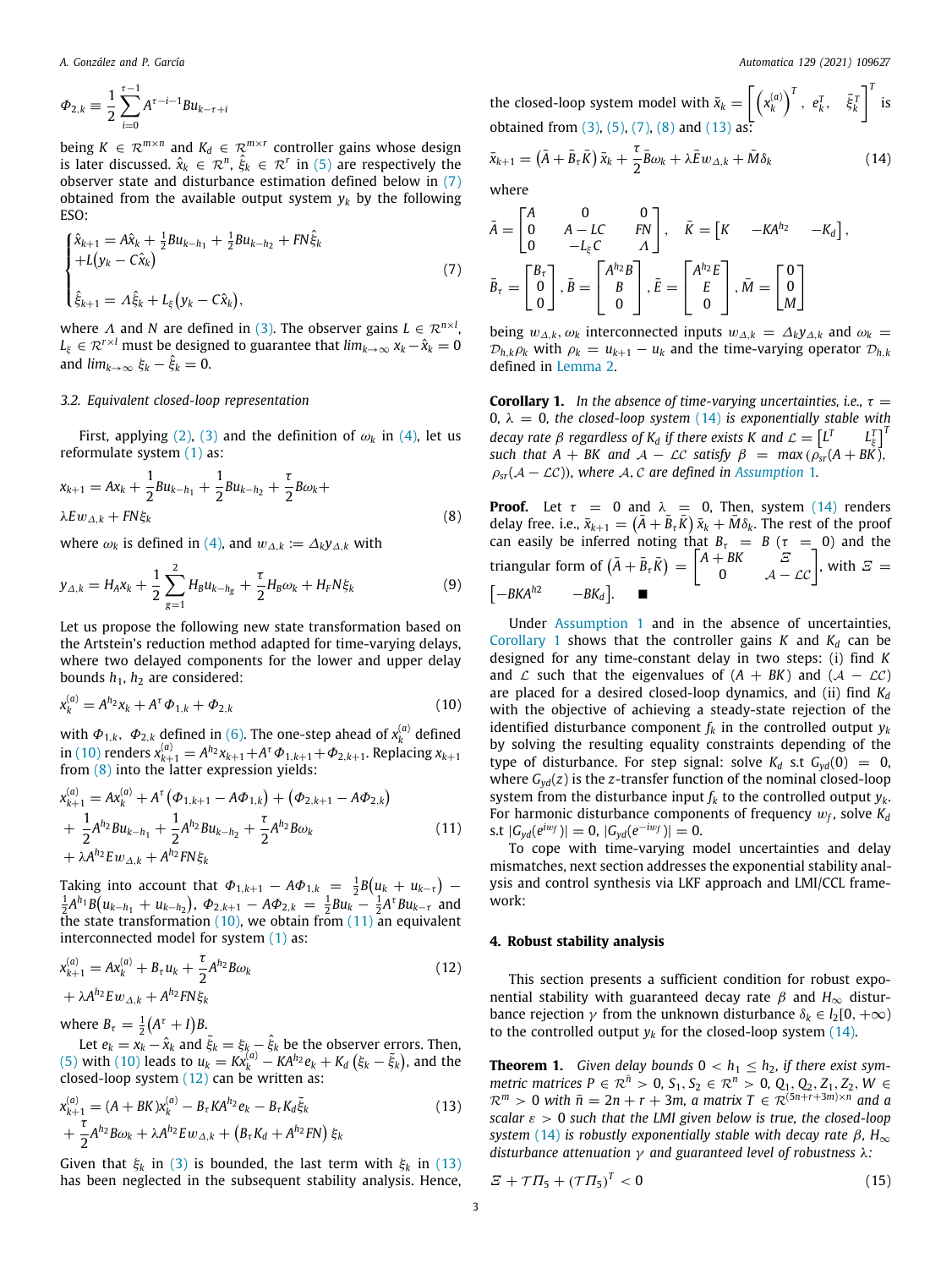*where*

$$
E = \begin{bmatrix} \Xi_1 & \Xi_2 & \bar{\mathcal{A}}^{*T}P & \Xi_5^T\bar{Z} & \Xi_5^T W & \varepsilon\bar{\mathcal{H}}_A^T & \bar{C}^T \\ (*) & \Xi_3 & \Xi_4^T P & 0 & 0 & \varepsilon\bar{\mathcal{H}}_5^T & 0 \\ (*) & (*) & -P & 0 & 0 & 0 & 0 \\ (*) & (*) & (*) & -\bar{Z} & 0 & 0 & 0 \\ (*) & (*) & (*) & (*) & -W & 0 & 0 \\ (*) & (*) & (*) & (*) & (*) & -\varepsilon I_{l_2} & 0 \\ (*) & (*) & (*) & (*) & (*) & () & -I_{l} \end{bmatrix} < 0,
$$
\n
$$
(*)
$$

$$
E_1 = -\beta^2 \Pi_1^T P \Pi_1 + \Pi_2^T (Q_1 + Q_2) \Pi_2 + \Pi_3 + \Pi_4,
$$
  
\n
$$
E_2 = \begin{bmatrix} 0_{\bar{n}_1 \times \bar{n}_3} & 0_{\bar{n}_1 \times \bar{n}_3} \\ \sum_{g=1}^2 \beta^{2(h_g-1)} (Z_g - 3\alpha_{(h_g-1)} Z_g) \nu_g \\ 6Z_1 \nu_1 & 6Z_2 \nu_2 \\ 0_{3n \times \bar{n}_3} & \end{bmatrix},
$$

$$
\bar{n}_1 = 2n + r, \quad \bar{n}_2 = 3m + 3n, \quad \bar{n}_3 = 3m + l_1 + l,
$$
\n
$$
E_3 = E_{31} + E_{32},
$$
\n
$$
E_{31} = diag(-\beta^{2(h_1-1)}Q_1, -\beta^{2(h_2-1)}Q_2, (17)
$$
\n
$$
-W, -\varepsilon l_{1_1}, -\gamma^2 l_1),
$$
\n
$$
E_{32} = diag(-\bar{z}_1, -\bar{z}_2, 0_{m+l_1+1}),
$$
\n
$$
E_4 = [\bar{B}_1 \quad \bar{B}_2 \quad \bar{B}_3 \quad \bar{\varepsilon} \quad \bar{M}],
$$
\n
$$
E_5 = \bar{K} - H_2,
$$
\n
$$
E_6 = [\frac{1}{2}v_1H_B \quad \frac{1}{2}v_2H_B \quad \frac{\tau}{2}H_B \quad 0_{l_2 \times l_1} \quad 0],
$$
\n
$$
\bar{A}^* = \bar{A} + \bar{B}\bar{K}, \quad \bar{K} = [\bar{K} \quad 0_{m \times \bar{n}_2}],
$$
\n
$$
\bar{A} = \begin{bmatrix} \bar{A} & 0 & 0 & 0 & 0_{n_1 \times 3n} \\ 0 & 0 & 0 & 0 & 0_{n_2 \times n} \\ 0 & (1 - v_1)I_m \quad h_1I_m \quad 0 & 0_{m \times 3n} \\ 0 & (1 - v_2)I_m \quad 0 & h_2I_m \quad 0_{m \times 3n} \end{bmatrix},
$$
\n
$$
\bar{B} = [\bar{B}_t^T \quad I_m \quad 0_{m \times 2m}]^T,
$$
\n
$$
\bar{B}_1 = [0_{m \times (\bar{n}_1 + m)} \quad -v_1 I_m \quad 0_m]^T,
$$
\n
$$
\bar{B}_2 = [0_{m \times (\bar{n}_1 + m)} \quad 0_m \quad -v_2 I_m]^T,
$$
\n
$$
\bar{B}_3 = [\frac{\tau}{2} \bar{B}^T \quad 0_{l_1 \times \bar{n}_2}]^T, \quad \bar{M} = [\bar{M}^T \quad 0_{l_1 \times \bar{n}_2}]^T
$$

<span id="page-3-2"></span>
$$
\pi_{41} = \bar{S} - \frac{1}{4} \sum_{g=1}^{2} (B^{T} S_{g} B),
$$
\n
$$
\pi_{42} = v_{3} B^{T} S_{1}, \qquad \pi_{43} = \frac{1}{2} B^{T} S_{2},
$$
\n
$$
\bar{S} = \frac{1}{4} (h_{2} - 1) \sum_{j=1}^{h_{2}-1} \beta^{-2j} \phi_{1,j+1}^{T} S_{1} \phi_{1,j+1}
$$
\n
$$
+ \frac{\tilde{\tau}}{4} \sum_{j=1}^{r-1} \beta^{-2j} \phi_{2,j+1}^{T}, \qquad \tilde{\tau} = \begin{cases} \tau - 1 & \text{if } \tau > 0 \\ 0 & \text{if } \tau = 0 \end{cases}
$$
\n
$$
I_{5} = [\tilde{I}_{5} \quad 0], \quad \tilde{I}_{5} = [-I_{n} \quad 0_{n \times (n+r+3m)} \quad A^{\tau} \quad I_{n} \quad A^{h_{2}}],
$$
\n
$$
\tau = [T^{T} \quad 0]^{T},
$$
\n
$$
\tilde{\tau}_{A} = [0_{t_{2} \times \tilde{n}_{1}} \quad \mathcal{H}_{b} \quad 0_{t_{2} \times (2m+2n)} \quad H_{A}],
$$
\n
$$
\mathcal{H}_{b} = \frac{1}{2} (1 - v_{1}) H_{B} + \frac{1}{2} (1 - v_{2}) H_{B},
$$
\n
$$
\tilde{c} = [0_{p \times (\tilde{n}_{1} + 3m + 2n)} \quad C],
$$
\n
$$
\mathcal{V}_{1} = [I_{m} \quad 0_{m} \quad 0_{m \times (m+l_{1} + 1)}],
$$
\n
$$
\tilde{z}_{g} = \beta^{2(h_{g}-1)} (3\alpha_{(h_{g}-1)} Z_{g}), g = 1, 2,
$$
\n
$$
\tilde{z} = \sum_{g=1}^{2} \sum_{j=0}^{h_{g}-2} \beta^{2j} (h_{g} - 1) Z_{g}, g = 1, 2,
$$
\n
$$
\tilde{z} = \sum_{g=1}^{\frac{1}{2}} \sum_{j=0}^{\frac{1}{2}} \beta^{2j} (h_{g
$$

**Proof.** See the [Appendix](#page-6-0)

**Remark 1.** The novel term  $V_{4,k}$  has been defined in the LKF  $(A.1)$ to deal with all delayed terms coming from  $\Phi_{1,k}$  and  $\Phi_{2,k}$  respectively with single decision variables  $(S_1$  and  $S_2$  respectively). As a result, the size of LMI [\(15\)](#page-2-9) and the number of decision variables keep independent of the size of delays.

<span id="page-3-1"></span>**Corollary 2.** *A feasible solution for LMI* [\(15\)](#page-2-9) *is always guaranteed for sufficiently small values of* λ, τ *and* γ −1 *for any decay rate*  $\beta \geq max(\rho_{sr}(A+BK), \rho_{sr}(A-\mathcal{LC})).$ 

**Proof.** The existence of a feasible solution for LMI ([15](#page-2-9)) can be deduced by choosing  $\lambda = 0$ ,  $\tau = 0$  and  $\gamma^{-1} = 0$ . After removing their respective rows and columns from  $(15)$ , the condition  $\overline{A}^T \overline{X} \overline{A} - \beta^2 X < 0$  for some  $X > 0$  is obtained, which is true for any  $\beta$  ≥ *max* ( $\rho_{sr}(A + BK)$ ,  $\rho_{sr}(A - \mathcal{LC})$ ). ■

## **5. Robust control synthesis**

<span id="page-3-0"></span>This section provides a CCL-based algorithm based on [Theorem](#page-2-10) [1](#page-2-10) for control and observer design in the presence of time-varying delays and model mismatches.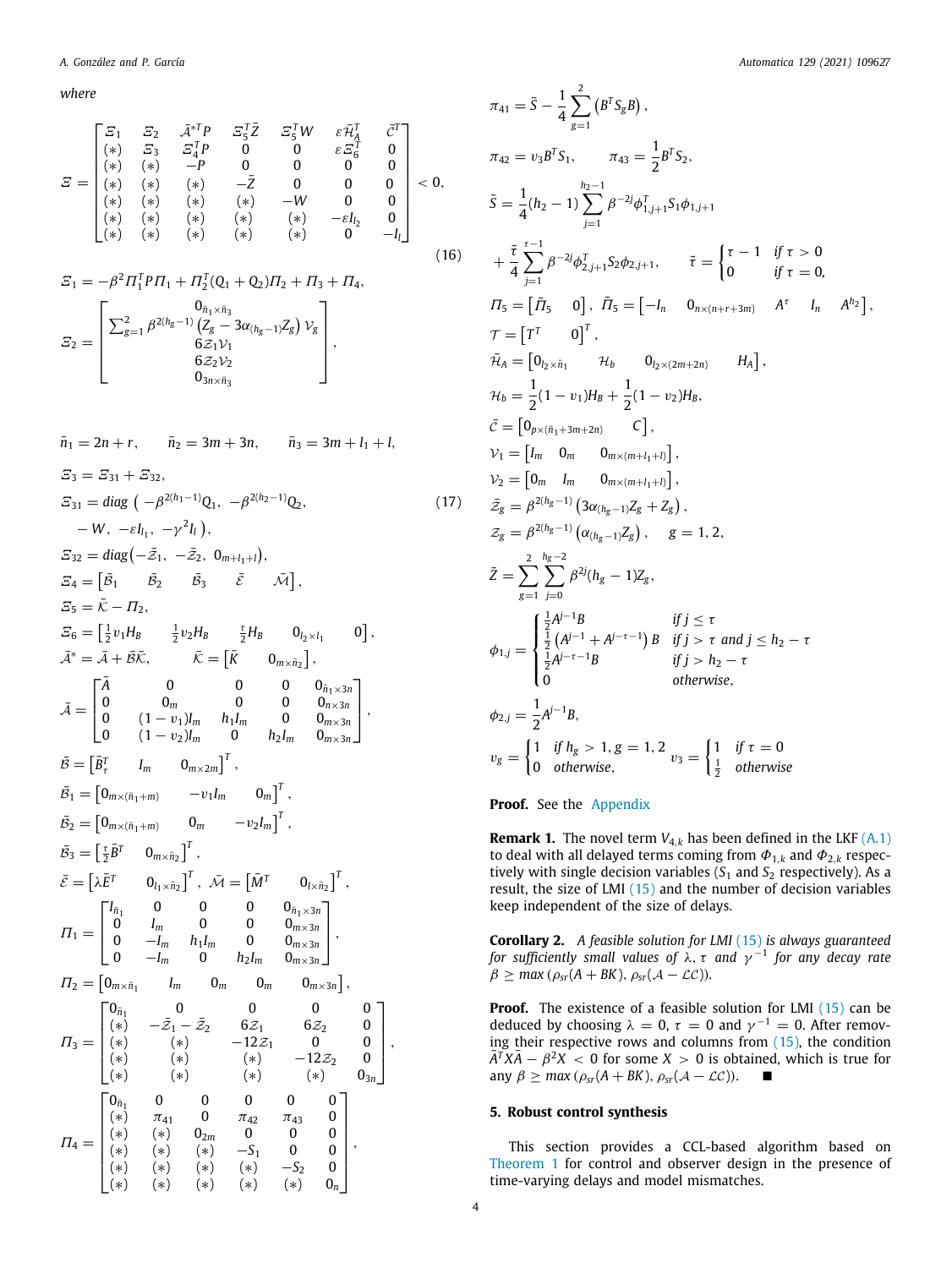Let us denote  $\tilde{P} = P^{-1}$ ,  $\tilde{\bar{Z}} = \bar{Z}^{-1}$ ,  $\tilde{W} = W^{-1}$  and  $\tilde{\varepsilon} = \varepsilon^{-1}$ . Hence, pre- and post multiplying  $(15)$  $(15)$  $(15)$  by  $diag\left(I,\tilde{P}, \tilde{\tilde{Z}},\tilde{W},\tilde{\varepsilon}I_{l_2},I_{l}\right)$ , we obtain the matrix inequality  $\tilde{E} + \mathcal{T} \varPi_5 + (\tilde{\mathcal{T}} \varPi_5)^T < 0$ , where

$$
\tilde{E} = \begin{bmatrix}\n\Xi_1 & \Xi_2 & \bar{A}^{*T} & \Xi_5^T & \Xi_5^T & \tilde{n}_A^T & \tilde{C}^T \\
(*) & \tilde{E}_3 & \tilde{E}_4^T & 0 & 0 & \tilde{E}_6^T & 0 \\
(*) & (*) & -\tilde{P} & 0 & 0 & 0 & 0 \\
(*) & (*) & (*) & -\tilde{Z} & 0 & 0 & 0 \\
(*) & (*) & (*) & (*) & -\tilde{W} & 0 & 0 \\
(*) & (*) & (*) & (*) & (*) & -\tilde{k}_1 & 0 \\
(*) & (*) & (*) & (*) & (*) & 0 & -I_1\n\end{bmatrix}
$$
\n(18)

and

$$
\tilde{E}_3 = \tilde{E}_{31} + E_{32},
$$
\n
$$
\tilde{E}_{31} = \text{diag}\left(-\beta^{2h_1} Q_1, -\beta^{2h_2} Q_2, -\tilde{W}, -I_{l_1}, -\gamma^2 I_l\right),
$$
\n
$$
\tilde{E}_4 = \begin{bmatrix} \bar{B}_1 & \bar{B}_2 & \tau \bar{B}_3 \tilde{W} & \tilde{\epsilon} \lambda \bar{\epsilon} & \bar{\lambda} \bar{I} \end{bmatrix},
$$
\n
$$
\tilde{E}_6 = \begin{bmatrix} \frac{1}{2} H_B & \frac{1}{2} H_B & \frac{\tau}{2} H_B \tilde{W} & 0_{l_2 \times l_1} & 0 \end{bmatrix}
$$
\n(19)

Now, let us introduce the LMI conditions to relax the equality constraints  $\tilde{PP} = I$  and  $\tilde{Z} \tilde{\tilde{Z}} = I$  for the CCL algorithm:

$$
\begin{bmatrix} P & I_{\bar{n}} \\ I_{\bar{n}} & \tilde{P} \end{bmatrix} \geq 0, \qquad \begin{bmatrix} \bar{Z} & I_{m} \\ I_{m} & \tilde{Z} \end{bmatrix} \geq 0, \tag{20}
$$

together with the objective function to minimize:

 $\text{min}(\text{trace}(P\tilde{P} + \tilde{P}P + \tilde{Z}\tilde{\bar{Z}} + \tilde{\bar{Z}}\bar{Z})$ 

## *5.1. CCL algorithm description*

The detailed CCL-algorithm is described as follows:

- Step (i): Given *K* and  $\mathcal L$  satisfying the conditions given in [Corollary](#page-3-1) [2](#page-3-1), find a feasible solution for LMIs ([15](#page-2-9)) choosing small values for  $\lambda$ ,  $\tau$  and  $\tilde{\gamma} = \gamma^{-1}$ . Then, set  $\lambda^{(0)} = \lambda$ ,  $\tau^{(0)} = \tau$ ,  $\tilde{\gamma}^{(0)} = \tilde{\gamma}$ ,  $P^{(0)} = P$ ,  $\tilde{Z}^{(0)} = \tilde{Z}$ . Set  $q := 1$ .
- Step (ii): Set  $P^{(q)} := P^{(q-1)}$ ,  $\tilde{P}^{(q)} := (P^{(q-1)})^{-1}$ ,  $\bar{Z}^{(q)} := \bar{Z}^{(q-1)}$ ,  $\tilde{\bar{Z}}^{(q)} := (\bar{Z}^{(q-1)})^{-1}$  and go to Step (iii).
- Step (iii): Solve the LMI's ([18\)](#page-4-1) and [\(20](#page-4-2)) subject to

 $\min(\text{trace}(P\tilde{P}^{(q)} + \tilde{P}P^{(q)} + \tilde{Z}\tilde{\bar{Z}}^{(q)} + \tilde{\bar{Z}}Z^{(q)})$ 

setting  $\lambda = \lambda^{(q-1)} + \mathcal{I}_\lambda$ ,  $\tau = \tau^{(q-1)} + \mathcal{I}_\tau$ ,  $\tilde{\gamma} = \tilde{\gamma}^{(q-1)} + \mathcal{I}_{\tilde{\gamma}}$ , being  $\mathcal{I}_\lambda$ ,  $\mathcal{I}_\tau$ ,  $\mathcal{I}_{\tilde\gamma}$  an incremental value for each iteration. Matrices *P*,  $Q_1$ ,  $Q_2$ ,  $Z_1$ ,  $Z_2$ ,  $S_1$ ,  $S_2$ ,  $\tilde{W}$ ,  $K$  and  $\mathcal{L}$  are defined in this step as LMI decision variables.

- Step (iv): If a feasible solution is found, set  $\lambda^{(q)} = \lambda$ ,  $\tau^{(q)} = \tau$ ,  $\tilde{\gamma}^{(q)} = \tilde{\gamma}$  and go to step (v). Otherwise, set  $\mathcal{I}_{\lambda} = \mathcal{I}_{\lambda}/n_{\lambda}$ ,  $\mathcal{I}_{\tau} = \mathcal{I}_{\tau}/n_{\tau}, \mathcal{I}_{\tilde{\gamma}} = \mathcal{I}_{\tilde{\gamma}}/n_{\tilde{\gamma}}$  for some step reduction factors  $n_{\lambda}$ ,  $n_{\tau}$ ,  $n_{\tilde{\gamma}} > 1$  and go to Step (iii).
- Step (v): If the maximum number of iterations is still not reached, and  $\tau^{(q)} < h_2 - h_1$  or  $\lambda^{(q)} < \bar{\lambda}$  or  $\tilde{\gamma}^{(q)} < \bar{\gamma}^{-1}$  with  $\overline{\lambda}$ ,  $\overline{\gamma}$  prescribed levels of robustness and  $H_{\infty}$  disturbance rejection, set  $q := q + 1$ ,  $P^{(q)} := P^{(q-1)}$ ,  $\tilde{P}^{(q)} := (P^{(q-1)})^{-1}$ ,  $\bar{Z}^{(q)} \; := \; \bar{Z}^{(q-1)}, \; \tilde{\bar{Z}}^{(q)} \; := \; (\bar{Z}^{(q-1)})^{-1}$  and go to Step (iii). Otherwise, stop and exit.

**Remark 2.** It is worthwhile mentioning that a feasible solution for the first iteration in the CCL iterative loop is always guaranteed regardless of the delay values  $h_1$ ,  $h_2$  by solving LMI [\(15\)](#page-2-9) choosing a sufficiently small value for  $\lambda$ ,  $\tau$ ,  $\gamma^{-1}$  and controller and observer gains  $K$  and  $\mathcal L$  satisfying the conditions given in [Corollary](#page-3-1) [2](#page-3-1) for a given decay rate  $β$ . Hence, differently from [Hao](#page-7-29) [et al.](#page-7-29) [\(2019](#page-7-29)), the controller and observer gains can be designed by standard techniques (i.e, pole placement) in the particular case of time-constant delays and the absence of model uncertainties.

<span id="page-4-3"></span>**Remark 3.** The size of LMI conditions ([18](#page-4-1)) and [\(20\)](#page-4-2) for CCL is  $4\bar{n} + 3n + 5m + l_1 + l_2 + 2l$  and the number of decision variables  $(NoV)$  is  $\bar{n}(\bar{n}+1) + n(n+1) + 3m(m+1) + m(n+r) + p(n+r)$  $r$ ) + (5*n* + 3*m* + *r*)*n* + 1 with  $\bar{n} = 2n + r + 3m$ , which are both independent on delay. Hence, differently from [Hao et al.](#page-7-29) [\(2019\)](#page-7-29), the CPU time for the proposed algorithm is not influenced by the size of delays. The LKF definition  $(A,1)$  including  $u_{k-1}$  in the augmented states has been crucial to avoid the presence of crossproduct terms between  $\bar{\mathcal{K}}$  and other decision variables in matrix inequalities [\(18\)](#page-4-1) without being necessary to resort to applying multiple Schur Complements.

## <span id="page-4-1"></span>**6. Simulation results**

<span id="page-4-0"></span>First example provides comparative results with [Hao et al.](#page-7-29) ([2019\)](#page-7-29) in order to illustrate the achieved improvements in the sense of robustness and closed-loop performance. Second example gives simulation results with a mismatched case ([She, Fang,](#page-7-33) [Ohyama, Hashimoto, & Wu,](#page-7-33) [2008\)](#page-7-33).

#### *6.1. Example 1 (matched case)*

<span id="page-4-2"></span>Consider the open-loop unstable plant model studied in [Hao](#page-7-29) [et al.](#page-7-29) ([2019](#page-7-29)) with sampling period  $T_s = 0.1$ . The discrete-time<br>model is sharing as (1) with matrices  $A = \begin{bmatrix} 0.9505 & 0.1149 \end{bmatrix}$ model is obtained as ([1\)](#page-1-2) with matrices  $A = \begin{bmatrix} 0.9505 & 0.1149 \\ -1.0339 & 1.2952 \end{bmatrix}$  $1.2952$  $B = F = \begin{bmatrix} 0.0055 \\ 0.1149 \end{bmatrix}$ , and  $C = \begin{bmatrix} 1 & 0 \end{bmatrix}$ . In this example, Case 3 in [Hao et al.](#page-7-29) ([2019](#page-7-29)) will be proposed for comparison since time-varying model uncertainties and sinusoidal-like disturbance signals are considered. For a fair comparison, the same simulation conditions will be taken into account: (i) time-varying uncer-tainties [\(2\)](#page-1-5) with  $E = [0 \ 0.03]^T$ ,  $H_A = [0.1 \ 0.2]$ ,  $H_B = 0.05$ ,  $\Delta_k = \sin(k)$ , (ii) disturbance composed of a step and a sinusoidal signal of frequency  $w_c = 0.5$  but unknown amplitude and phase, and (iii) an additional perturbation in the exogenous system  $\delta_k =$  $sin(k)/(1 + k)$ . Disturbances are therefore described as [Hao et al.](#page-7-29)<br><sup>1</sup>1 - <sup>71</sup> - 0.9988 0.05 - 0 [ 0.9988 0.05 0  $\lceil$ <sup>1</sup>]

(2019) by (3) with 
$$
A = \begin{bmatrix} 0.9988 & 0.05 & 0 \\ -0.05 & 0.9988 & 0 \\ 0 & 0 & 1 \end{bmatrix}
$$
,  $M = \begin{bmatrix} 1 \\ 0 \\ 1 \end{bmatrix}$ 

and  $N = \begin{bmatrix} 1 & 0 & 1 \end{bmatrix}$ . In this case, a stabilizing controller is obtained after 6 CCL iterations for a time-constant delay  $d_k \equiv$ 6 with guaranteed exponential decay rate performance  $\beta =$ 0.98. The designed controller and observer parameters are  $K =$  $[8.5926 - 3.947]$ ,  $K_d = [-2.3830 - 0.5639 - 2.4540]$ ,  $L = [0.95955 \quad 2.6947]^T$  and  $L_{\xi} = [0.48501 \quad 0.7032 \quad 0.55686]^T$ . where the CCL parameters have been chosen as  $\mathcal{I}_{\lambda}$  = 0.2,  $\mathcal{I}_{\tau} = 0$ ,  $\mathcal{I}_{\tilde{\gamma}} = 0$ ,  $n_{\lambda} = n_{\tau} = n_{\tilde{\gamma}} = 0.5$ , and the initial K and  $\mathcal L$  for the first iteration have been designed by pole placement with controller poles in {0.92, 0.93} and observer poles in {0.87, 0.88, 0.89, 0.90, 0.91}. Simulation results are given in [Fig.](#page-5-1) [1,](#page-5-1) where it can be appreciated a slight improvement in terms of closed-loop dynamic performance.

With the proposed method, longer delays are allowed up to a time-constant delay  $d_k$  = 16 with a guaranteed level of robustness  $\lambda = 0.1$  and exponential decay rate  $\beta = 0.9896$ (simulation results are given in [Fig.](#page-5-2) [2](#page-5-2)). The designed controller and observer gains after 3 CCL iterations for  $(5)$  $(5)$  $(5)$  and  $(7)$  are  $K = [8.3633 - 3.8756], K_d = [14.5315 1.28002 14.2773],$  $L = [0.76209 \quad 2.0754]^T$  and  $L_{\xi} = [0.4183 \quad 0.70198 \quad 0.50556]^T$ , where the same initial values for  $K$  and  $\mathcal L$  have been set, and the CCL parameters were chosen as  $\mathcal{I}_{\lambda} = 0.05$ ,  $\mathcal{I}_{\tau} = 0$ ,  $\mathcal{I}_{\tilde{\nu}} =$ 0,  $n_{\lambda}$  =  $n_{\tau}$  =  $n_{\tilde{\gamma}}$  = 0.5. It is noteworthy that, in view of Table 1 in [Hao et al.](#page-7-29) ([2019](#page-7-29)), the computational time becomes prohibitive for  $d_k = 16$ . In contrast, the proposed method (as discussed in [Remark](#page-4-3) [3](#page-4-3)) allows finding a stabilizing controller with the same computational effort (around 130*s*) due to the fact that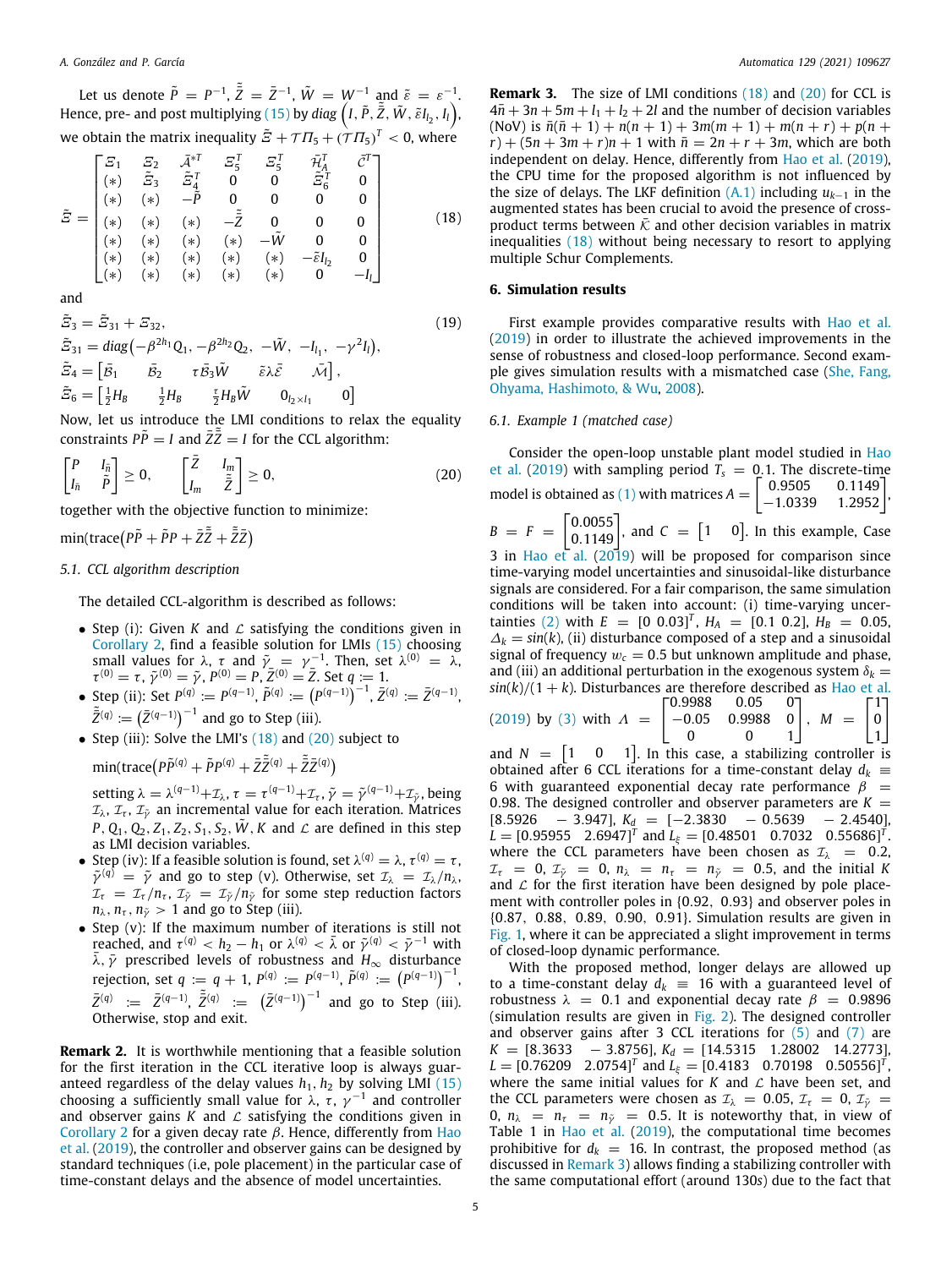

**Fig. 1.** Control results for  $d_k \equiv 6$  (comparative analysis).

<span id="page-5-1"></span>

**Fig. 2.** Control results for  $d_k \equiv 16$ .

<span id="page-5-2"></span>the number of decision variables and size of LMIs are the same in both cases: 165 and 57 respectively.

Now, consider a time-varying delay  $5 \leq d_k \leq 6$ . Applying the proposed algorithm, a stabilizing controller [\(5\)](#page-1-3)–([7\)](#page-2-2) is designed with the controller and observer parameters  $K =$ [6.1852 − 3.7406], *K<sup>d</sup>* = [−2.6429 − 0.50889 − 2.7002],  $L = [0.92691 \quad 2.8183]^T$  and  $L_{\xi} = [0.13407 \quad 0.23022 \quad 0.1789]^T$ . Simulation results are given in [Fig.](#page-5-3) [3](#page-5-3) for  $d_k = h_1 + \tau |\cos(k)|$ , where it can also be appreciated that the disturbance signal is effectively steady-state rejected. The CCL algorithm was first executed to achieve  $\lambda = 0$ ,  $\tau = 1$  with  $\overline{\tau_{\lambda}} = 0$ ,  $\overline{\tau_{\tau}} = 0.1$ ,  $\overline{\tau_{\gamma}} = 0$ ,  $n_{\lambda} = n_{\tau} = n_{\tilde{\gamma}} = 0.5$  and initial *K*, *L* with the same pole location as in the previous cases. A second CCL execution was performed to achieve  $\lambda = 1$ ,  $\tau = 1$  starting from the obtained *K*, *L* of the first execution and CCL parameters  $\mathcal{I}_{\lambda} = 0.05$ ,  $\mathcal{I}_{\tau} = 0$ ,  $\mathcal{I}_{\tilde{\nu}} = 0$ ,  $n_{\lambda}$  =  $n_{\tau}$  =  $n_{\tilde{\nu}}$  = 0.5. Moreover, an exponential decay rate  $\hat{\beta} = 0.9989$  is ensured for any time-varying delay pattern.

### *6.2. Example 2 (mismatched case)*

Consider the speed control of a rotational control system borrowed from [She et al.](#page-7-33) ([2008](#page-7-33)) consisting of two DC motors. After discretizing with ZOH and sampling period  $T_s = 10$  ms, system ([1](#page-1-2)) is obtained with state-space matrices

$$
A = \begin{bmatrix} -0.101 & 0.975 & -117.919 \\ 0.275 & 0.787 & 44.753 \\ 0.004 & -0.006 & -0.246 \end{bmatrix},
$$



<span id="page-5-3"></span>ಕೆ

ಕ

 $-100$ 

<span id="page-5-4"></span>**Fig. 4.** Control results for  $8 \le d_k \le 12$  (Case mismatched).

3

Time (s)

 $\overline{4}$ 

5

6

 $\overline{2}$ 

1

 $B = [$  $[0.147 \quad 0.030 \quad 0.001]^{T}$ ,  $F = [-6.756 \quad 2.225 \quad 0.037]^{T}$ and  $\bar{C} = \begin{bmatrix}$  $\overline{\mathbf{0}}$ 0]. The disturbance signal is assumed to be a constant load ( $\Lambda = 1$ ,  $M = 1$ ,  $N = 0$  in [\(3](#page-1-4))), and timevarying delays  $h_1 \leq d_k \leq h_2$  are assumed with  $h_1 = 8$  and  $h_2$  = 12. Applying the proposed CCL algorithm with  $\mathcal{I}_\lambda$  = 0,  $\mathcal{I}_\tau$  = 0.1,  $\mathcal{I}_\nu$  = 0,  $n_\lambda$  =  $n_\tau$  =  $n_\nu$  = 0.5, and the initial K  $I_0 = 0.1, \mathcal{I}_{\tilde{\nu}} = 0, n_{\lambda} = n_{\tilde{\nu}} = n_{\tilde{\nu}} = 0.5$ , and the initial K and  $\mathcal L$  for the first iteration designed by pole placement with controller poles in {0.91, 0.92, 0.93} and observer poles in {0.87, 0.88, 0.89, 0.90}, the controller and observer gains given below with exponential decay rate  $\beta = 0.9828$  are obtained after 12 iterations as *K* = [−4.5829 4.5175 611.7487], *L* =  $[-0.5465 \quad 0.1589 \quad 0.0052]$ <sup>T</sup> and  $L_{\xi} = 9.3477 \cdot 10^{-4}$  and  $K_d =$ −1.3402. Simulation results are depicted in [Fig.](#page-5-4) [4](#page-5-4), where the output system is shown to be stable with a complete steady-state disturbance rejection.

## **7. Conclusions and perspectives**

<span id="page-5-0"></span>This paper has presented an output-feedback anti-disturbance predictor-feedback control with an extended state observer, which differently from previous approaches, time-varying delays can be considered. Moreover, a CCL-based algorithm has been provided where the complexity (number of decision variables and size of LMIs) is independent of the time-delay magnitude. Finally, comparative simulation results have been provided to show the achieved improvements of the proposed method in the sense of better robust performance against time-varying delays and model uncertainties. Future extension of this work could be aimed at including other performance criteria in control synthesis, such as input saturation or regional pole constraints.

#### **Acknowledgements**

The authors would like to thank the Associate Editor and anonymous Reviewers for their constructive comments.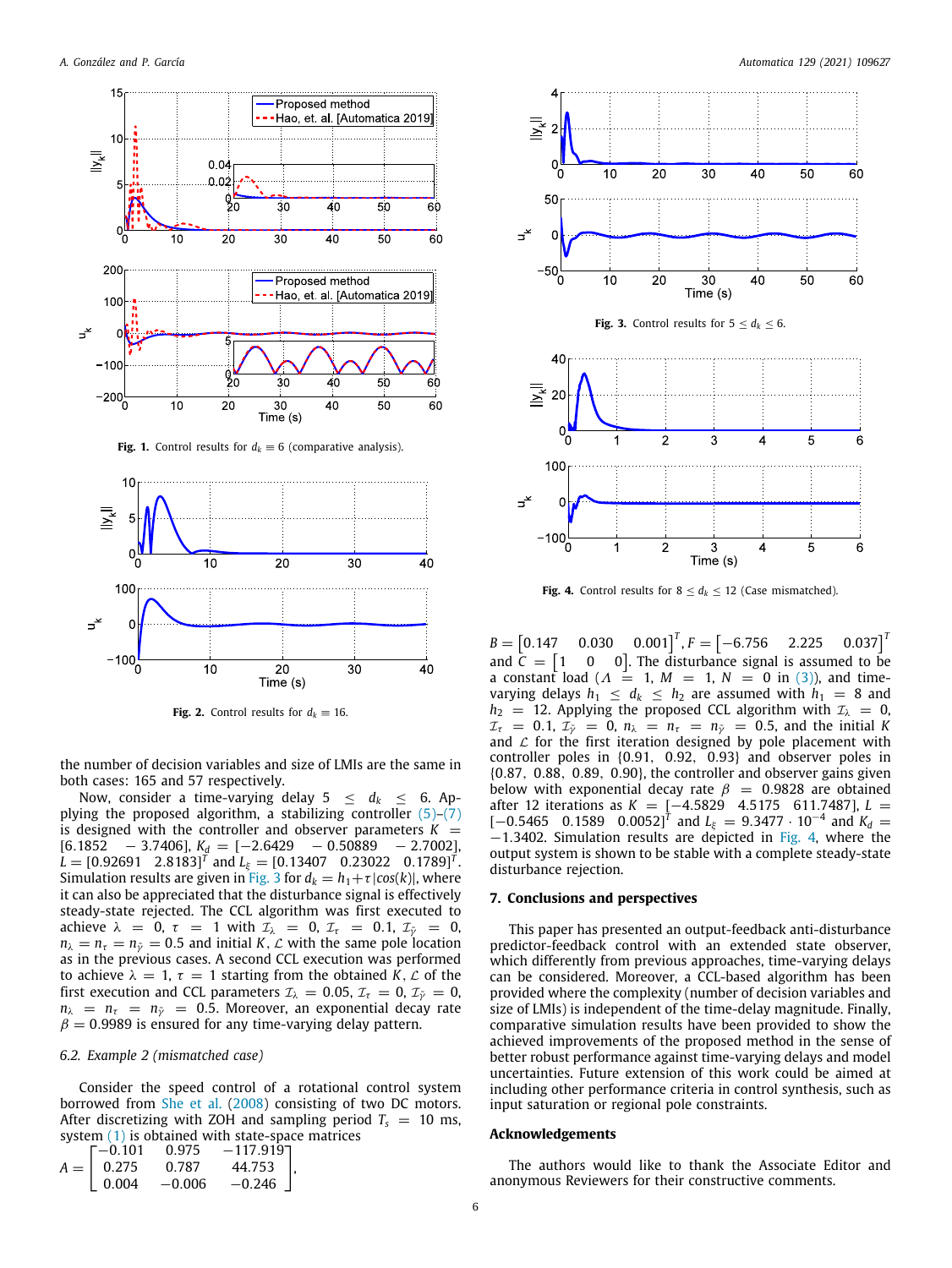#### **Appendix. Proof of [Theorem](#page-2-10) [1](#page-2-10)**

<span id="page-6-0"></span>Let  $\bar{\eta}_k$  =  $[\bar{x}_k^T \ \ u_{k-1}^T \ \mu_{1,k}^T \ \mu_{2,k}^T \ \ \Phi_{1,k}^T \ \ \Phi_{2,k}^T \ \ x_k]^T$ ,  $\bar{\eta}_k^*$  =  $\begin{bmatrix} \bar{x}_k^T & u_{k-1}^T & \mu_{1,k}^{*T} & u_{2,k}^{*T} \end{bmatrix}^T$ , where  $\mu_{g,k} = \frac{1}{h_g} \sum_{i=1}^{h_g} u_{k-i}$  with  $g =$ 1, 2, and  $\mu_{g,k}^* = \sum_{i=2}^{h_g} u_{k-i}$ . Noting that  $\Phi_{k+1}(h_g) - A\Phi_k(h_g) = \frac{1}{2}A^{-h_g}Bu_k - \frac{1}{2}Bu_{k-h_g}$  and  $\mu_{g,k+1}^* = h_g\mu_{g,k} - u_{k-h_g}$ , we can write  $\bar{\tilde{\eta}}_{k+1}^* = \bar{\mathcal{A}} \bar{\eta}_k + \bar{\mathcal{B}}_1 \tilde{\mu}_{k-h_1} + \bar{\mathcal{B}}_2 \tilde{\mu}_{k-h_2} + \bar{\tilde{\mathcal{B}}}_\tau \omega_k + \bar{\mathcal{E}} \tilde{\psi}_{\Delta,k} + \bar{\mathcal{M}} \delta_k$ , or similarly in compact form as  $\bar{\eta}_{k+1}^* = \bar{\mathcal{A}} \bar{\eta}_k + \bar{\mathcal{A}} \bar{\omega}_k$ , where  $\bar{\omega}_k =$  $\begin{bmatrix} u_{k-h_1}^T & u_{k-h_2}^T & \omega_k^T & w_{\Delta,k}^T & \delta_k^T \end{bmatrix}^T$ . Now, consider the LKF: *V<sub>k</sub>*  $= V_{1,k} + V_{2,k} + V_{3,k} + V_{4,k}$ , where

$$
V_{1,k} = \bar{\eta}_k^{*T} P \bar{\eta}_k^*,
$$
\n
$$
V_{2,k} = \sum_{g=1}^2 \sum_{i=2}^{h_g} \beta^{2(i-2)} u_{k-i}^T Q_g u_{k-i},
$$
\n
$$
V_{3,k} = \sum_{g=1}^2 (h_g - 1) \left( \sum_{i=2}^{h_g} \sum_{j=2}^i \beta^{2(i-2)} \rho_{k-j}^T Z_g \rho_{k-j} \right),
$$
\n
$$
V_{4,k} = (h_2 - 1) \left( \sum_{i=2}^{h_2} \sum_{j=2}^i \beta^{2(j-i-1)} u_{k-j}^T \phi_{1,i}^T S_1 \phi_{1,i} u_{k-j} \right)
$$
\n
$$
+ \tilde{\tau} \left( \sum_{i=2}^{\tau} \sum_{j=2}^i \beta^{2(j-i-1)} u_{k-j}^T \phi_{2,i}^T S_2 \phi_{2,i} u_{k-j} \right)
$$
\n
$$
(A.1)
$$

where  $\rho_k = u_{k+1} - u_k$  and  $\phi_{1,i}$ ,  $\phi_{2,i}$  are defined in [Theorem](#page-2-10) [1.](#page-2-10) The system is stable with decay rate  $\beta$  if there exists  $V_k > 0$ such that  $V_{k+1} - \beta^2 V_k < 0$ . Then, defining the forward difference  $\Delta_{\beta}V_{l,k} = V_{l,k+1} - \beta^2 V_{l,k}, l = 1, 2, 3, 4$ , taking into account that  $\mu_{g,k}^* = h_g \mu_{g,k} - u_{k-1}, \ g = 1, 2$  (and therefore  $\bar{\eta}_k^* = \Pi_1 \bar{\eta}_k$ ) and noting that  $u_{k-1} = \Pi_2 \overline{\eta}_k$ , we have that:

$$
\Delta_{\beta} V_{1,k} = \bar{\eta}_{k}^{T} \bar{A}^{T} P \bar{A} \bar{\eta}_{k} \qquad (A.2)
$$
\n
$$
+ 2 \bar{\eta}_{k}^{T} \bar{A}^{T} P \bar{Z}_{4} \bar{\omega}_{k} + \bar{\omega}_{k}^{T} \bar{Z}_{4}^{T} P \bar{Z}_{4} \bar{\omega}_{k} - \beta^{2} \bar{\eta}_{k}^{T} \Pi_{1}^{T} P \Pi_{1} \bar{\eta}_{k}, \qquad A_{\beta} V_{2,k} = u_{k-1}^{T} (Q_{1} + Q_{2}) u_{k-1} - \sum_{g=1}^{2} \beta^{2(h_{g}-1)} u_{k-h_{g}}^{T} Q_{g} u_{k-h_{g}}
$$
\n
$$
= \bar{\eta}_{k}^{T} \Pi_{2}^{T} (Q_{1} + Q_{2}) \Pi_{2} \bar{\eta}_{k} - \bar{\omega}_{k}^{T} \mathcal{V}^{T} \bar{Q} \mathcal{V} \bar{\omega}_{k}, \qquad \mathcal{V}^{T} = [\mathcal{V}_{1}^{T} \quad \mathcal{V}_{2}^{T}],
$$
\n
$$
\bar{Q} = \text{diag} \left( \beta^{2(h_{1}-1)} Q_{1}, \ \beta^{2(h_{2}-1)} Q_{2} \right),
$$
\n
$$
\Delta_{\beta} V_{3,k} = \rho_{k-1}^{T} \bar{Z} \rho_{k-1} - \sum_{g=1}^{2} \sum_{j=2}^{h_{g}} (h_{g} - 1) \beta^{2(h_{g}-1)} \rho_{k-j}^{T} Z_{g} \rho_{k-j}
$$
\n
$$
= \bar{\eta}_{k}^{T} \bar{Z}_{5} \bar{Z} \bar{\omega}_{5} \bar{\eta}_{k} - \sum_{g=1}^{2} (h_{g} - 1) \sum_{j=2}^{h_{1}} \rho_{k-j}^{T} Z_{g} \rho_{k-j},
$$
\n
$$
\Delta_{\beta} V_{4,k} = (h_{2} - 1) \sum_{j=2}^{h_{2}} \beta^{-2(j-1)} u_{k-1}^{T} \phi_{1,j}^{T} \zeta_{1} \phi_{1,j} u_{k-1}
$$
\n
$$
- (h_{2} - 1) \sum_{j=2}^{h_{1}} u_{k-j}^{T} \phi_{2
$$

Applying [Lemma](#page-1-10) [1](#page-1-10), from the rightmost part of ∆β*V*3,*<sup>k</sup>* and taking into account that  $\sum_{j=2}^{h_g} \rho_{k-j} = u_{k-1} - u_{k-h_g}, \ g = 1, 2$ , we obtain:

<span id="page-6-4"></span>
$$
-\sum_{g=1}^{2} \left( (h_g - 1) \sum_{j=2}^{h_1} \rho_{k-j}^T Z_g \rho_{k-j} \right)
$$
  

$$
\leq \left[ \frac{\bar{\eta}_k}{\bar{\omega}_k} \right]^T \begin{bmatrix} \Pi_3 & Z_2 \\ (*) & Z_{32} \end{bmatrix} \begin{bmatrix} \bar{\eta}_k \\ \bar{\omega}_k \end{bmatrix} \tag{A.3}
$$

where  $\Pi_3$ ,  $\Sigma_2$ , and  $\Sigma_{32}$  are defined in ([16](#page-3-2)). Also, by Jensen's inequality ([Briat](#page-7-34), [2011\)](#page-7-34), from the rightmost part of  $\Delta_\beta V_{4,k}$  and taking into account the definition of  $\Phi_k(.)$  in [\(6\)](#page-1-7), we have that:

<span id="page-6-2"></span><span id="page-6-1"></span>
$$
-(h_2-1)\left(\sum_{j=2}^{h_2} (\phi_{1,j}u_{k-j})^T S_1 (\phi_{1,j}u_{k-j})\right)
$$
 (A.4)

$$
\leq -\left(\sum_{j=2}^{h_2} \phi_{1,j} u_{k-j}\right)^T S_1 \left(\sum_{j=2}^{h_2} \phi_{1,j} u_{k-j}\right) \n= -(\phi_{1,k} - v_3 B)^T S_1 (\phi_{1,k} - v_3 B),
$$
\n(A.5)

$$
- \tilde{\tau} \left( \sum_{j=2}^{\tau} (\phi_{2,j} u_{k-j})^T S_2 (\phi_{2,j} u_{k-j}) \right)
$$
  

$$
\leq - \left( \sum_{j=2}^{\tau} \phi_{2,j} u_{k-j} \right)^T S_2 \left( \sum_{j=2}^{\tau} \phi_{2,j} u_{k-j} \right)
$$
  

$$
= -(\Phi_{2,k} - \frac{1}{2} B)^T S_2 (\Phi_{2,k} - \frac{1}{2} B)
$$

Taking into account [\(A.4\)](#page-6-2), we have that  $\Delta_{\beta}V_{4,k} \leq \bar{\eta}_k^T \Pi_4 \bar{\eta}_k$ , where  $\Pi_4$  are defined in [Theorem](#page-2-10) [1](#page-2-10). Applying Schur complement, we have that ([15](#page-2-9)) is equivalent to  $\Omega + T \tilde{T}_5 + (\tilde{T} \tilde{T}_5)^T < 0$ , where

<span id="page-6-3"></span>
$$
\Omega = \begin{bmatrix} \mathcal{Z}_1 & \mathcal{Z}_2 \\ (\ast) & \mathcal{Z}_3 \end{bmatrix} + \begin{bmatrix} \bar{\mathcal{A}}^T \\ \mathcal{Z}_4^T \end{bmatrix} P \begin{bmatrix} \bar{\mathcal{A}} & \mathcal{Z}_4 \end{bmatrix} + \begin{bmatrix} \mathcal{Z}_5^T \\ \mathcal{Z}_6^T \end{bmatrix} \bar{Z} \begin{bmatrix} \mathcal{Z}_5 & \mathcal{Z}_6 \end{bmatrix}
$$

$$
\begin{bmatrix} \mathcal{Z}_5^T \\ \mathcal{Z}_6^T \end{bmatrix} W \begin{bmatrix} \mathcal{Z}_5 & \mathcal{Z}_6 \end{bmatrix} + \begin{bmatrix} \mathcal{H}_4^T \\ \mathcal{Z}_6^T \end{bmatrix} \begin{bmatrix} \mathcal{H}_A & \mathcal{Z}_6 \end{bmatrix} + \begin{bmatrix} \mathcal{C}^T \\ \mathcal{O} \end{bmatrix} \begin{bmatrix} \mathcal{C} & \mathbf{0} \end{bmatrix} \tag{A.6}
$$

Taking into account from [\(10\)](#page-2-3) that  $\tilde{\Pi}_5 \tilde{\eta}_k = 0$  with  $\tilde{\Pi}_5$  defined in [\(16\)](#page-3-2), the augmented vector  $\bar{\eta}_k$  above defined, and applying Finlser's theorem, we have that  $\bar{\eta}_k^T\big( \varOmega + T \tilde{\varPi}_5 + \big( T \tilde{\varPi}_5 \big)^T \big) \bar{\eta}_k \; < \;$ 0 is equivalent to  $\Delta_{\beta}V_k$  =  $\sum_{i=1}^4 \Delta_{\beta}V_{i,k}$ . From ([A.2\)](#page-6-3) and the inequalities ([A.3\)](#page-6-4), [\(A.4](#page-6-2)), it can be deduced that  $\Delta_{\beta}V_k + J_k \leq$  $\bar{\psi}_k^T \Omega \bar{\psi}_k$  < 0 with  $\bar{\psi}_k = \left[ \bar{\eta}_k^T, \ \bar{\omega}_k^T \right]^T$  and  $\bar{\eta}_k, \bar{\omega}_k$  above defined, where:

$$
J_k = \rho_{k-1}^T W \rho_{k-1} - \omega_k^T W \omega_k + \varepsilon y_{\Delta,k}^T y_{\Delta,k} - \varepsilon w_{\Delta,k}^T w_{\Delta,k} + y_k^T y_k - \gamma^2 \delta_k^T \delta_k
$$
\n(A.7)

and  $\rho_{k-1} = u_k - u_{k-1} = (\bar{K} - \Pi_2) \bar{\eta}_k = S_5 \bar{\eta}_k$ ,  $y_{\Delta,k} =$  $H_A x_k = \bar{\mathcal{H}}_A \bar{\eta}_k + \mathcal{E}_6 \bar{\omega}_k$ ,  $y_k = Cx_k = \bar{\mathcal{C}} \bar{\eta}_k$ . Hence, the fulfilment of ([15](#page-2-9)) implies that  $\Delta_{\beta}V_k$  < 0, which is a sufficient condition for exponential stability with decay rate  $\beta$ . Also, the fulfilment of  $(15)$  $(15)$  under zero initial conditions implies that the  $l_2$  induced norm from  $\delta_k$  to  $y_k$  is not greater than  $\gamma$ , while the condition  $||W\mathcal{D}_{h,k}W^{-1}||_{\infty}$  ≤ 1 ([Lemma](#page-1-8) [2\)](#page-1-8) and  $w_{\Delta,k}^T w_{\Delta,k}$  ≤  $y_{\Delta,k}^T y_{\Delta,k}$  are satisfied ∀*k*  $\geq$  0. Hence, the robust exponential stability with  $H_{\infty}$ disturbance rejection level  $\nu$  of the closed-loop system formed by ([1\)](#page-1-2) and the proposed control scheme can be ensured if the inequality [\(15\)](#page-2-9) is true.  $\blacksquare$